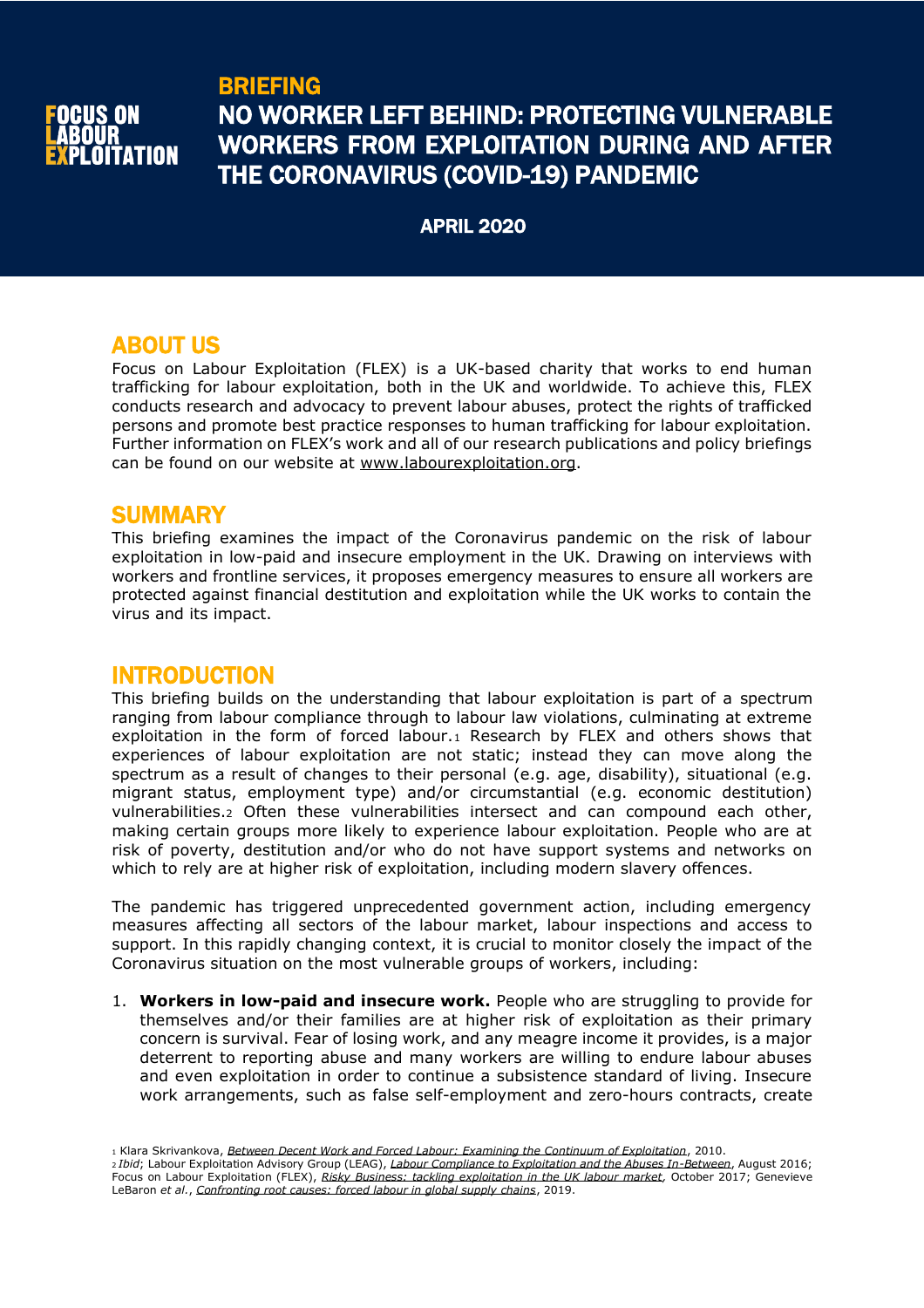further instability as workers are not guaranteed an income and can more easily have their work terminated.

Research shows that individuals in low-paid jobs spend most of their income on basic necessities, so they are less likely to have savings and therefore to be resilient to economic shocks affecting their incomes.<sup>3</sup> In the UK, 56% of all people in poverty are in work.<sup>4</sup> Among them are those working under insecure contracts or cash in hand in the informal economys where they have limited access to employment rights.

Struggling to make ends meet, low-paid workers are at high risk of falling into debt and facing destitution. Research shows that workers in low-paid sectors like agriculture, cleaning, hospitality, the gig economy, warehousing and domestic work – all sectors heavily affected by the Coronavirus outbreak – were, prior to the pandemic, already at higher risk of experiencing labour rights violations, such as underpayment, excessive working hours, denial of sick pay and other entitlements.<sup>6</sup> Several of these sectors were highlighted as high risk by the government's appointed Director of Labour Market Enforcement (DLME).<sup>7</sup>

- 2. **Migrant workers.** Migrant workers are disproportionately represented in low-paid, precarious and informal work.<sup>8</sup> They may also face additional situational vulnerabilities compared to non-migrants, including language barriers, limited support networks and lack of knowledge of labour rights or where to access support. Government policies affecting migrants, such as restrictions on accessing social protections (e.g. no recourse to public funds) create additional vulnerabilities for migrants. **Undocumented migrants** are particularly at risk of exploitation because working without documentation is a criminal offence in the UK.<sup>9</sup> Research has found that many documented and undocumented workers do not report their employers when they experience abuse and exploitation for fear that seeking help will lead to immigration enforcement action being taken against them.<sup>10</sup> This enables unscrupulous employers to continue imposing abusive conditions with minimal fear of repercussions. Some undocumented workers are purposely recruited, both from abroad and within the UK, for exploitative purposes, as the penalties that workers could face under the current rules act as a deterrent to them seeking help and therefore make them extremely vulnerable and more easily controlled.<sup>11</sup>
- 3. **Women workers.** Women are disproportionately represented in low-paid and precarious work. They may face additional vulnerabilities related to gendered cultural and structural issues, such as discrimination related to pregnancy and maternity, and gender-based violence and sexual harassment at work. These may make them more at risk of exploitation in the new circumstances. Women may also be vulnerable to exploitation due to carrying a disproportionate care burden, as this pushes them into more casual/flexible employment and makes them less able to leave abusive situations due to others being dependent on their earnings.

<sup>6</sup> FLEX, *[Risky Business: tackling exploitation in the UK labour market,](https://www.labourexploitation.org/publications/risky-business-tackling-exploitation-uk-labour-market)* October 2017.

<sup>9</sup> Home Office, *[Immigration Act 2016: Factsheet](https://assets.publishing.service.gov.uk/government/uploads/system/uploads/attachment_data/file/537205/Immigration_Act_-_Part_1_-_Illegal_Working.pdf) – Illegal Working (Sections 34-38)*, July 2016.

<sup>10</sup> LEAG, *[Lost in Transition: Brexit and Labour Exploitation](https://www.labourexploitation.org/publications/lost-transition-brexit-labour-exploitation)*, August 2017; European Union Agency for Fundamental Rights, [Protecting migrant workers from exploitation in the EU: boosting workplace inspections,](https://fra.europa.eu/en/publication/2018/protecting-migrant-workers-exploitation-eu-boosting-workplace-inspections) August 2018; LEAG, *Opportunity Knocks: Improving responses to labour exploitation with secure reporting*, forthcoming.

<sup>3</sup> Dean Karlan *et al.*, *[Savings by and for the poor: a research review and agenda](https://onlinelibrary.wiley.com/doi/pdf/10.1111/roiw.12101)*, March 2014; Beverley A Searle and Stephan Köppe, *[Assets, savings and wealth, and poverty: a review of evidence](https://www.bristol.ac.uk/media-library/sites/geography/pfrc/pfrc1405-assets-savings-wealth-poverty.pdf)*, July 2014; Angela Monaghan, *[One in four UK families](https://www.theguardian.com/society/2017/feb/20/one-in-four-uk-families-have-less-than-95-in-savings-report-finds)  [have less than £95 in savings](https://www.theguardian.com/society/2017/feb/20/one-in-four-uk-families-have-less-than-95-in-savings-report-finds)*, The Guardian, 20 February 2017.

<sup>4</sup> Andrea Barry, *[UK Poverty 2019/20: Work](https://www.jrf.org.uk/report/uk-poverty-2019-20-work)*, February 2020.

<sup>5</sup> Dennies Katungi *et al.*, *People in low-[paid informal work: 'Need not greed'](https://www.jrf.org.uk/sites/default/files/jrf/migrated/files/9781861348937.pdf),* June 2006; Colin Williams, *The informal economy and poverty: evidence and policy review*, March 2014.

<sup>7</sup> Director of Labour Market Enforcement, *[United Kingdom Labour Market Enforcement Strategy 2018/19,](https://assets.publishing.service.gov.uk/government/uploads/system/uploads/attachment_data/file/705503/labour-market-enforcement-strategy-2018-2019-full-report.pdf)* May 2018; A*;* Director of Labour Market Enforcement, *[Labour Market Enforcement Strategy 2020 to 2021: call for evidence,](https://www.gov.uk/government/consultations/labour-market-enforcement-strategy-2020-to-2021-call-for-evidence)* December 2019. <sup>8</sup> The Migration Observatory, *[Migrants in the UK Labour Market: An Overview](https://migrationobservatory.ox.ac.uk/resources/briefings/migrants-in-the-uk-labour-market-an-overview/)*, July 2019.

<sup>11</sup> LEAG, *Opportunity Knocks: Improving responses to labour exploitation with secure reporting*, forthcoming.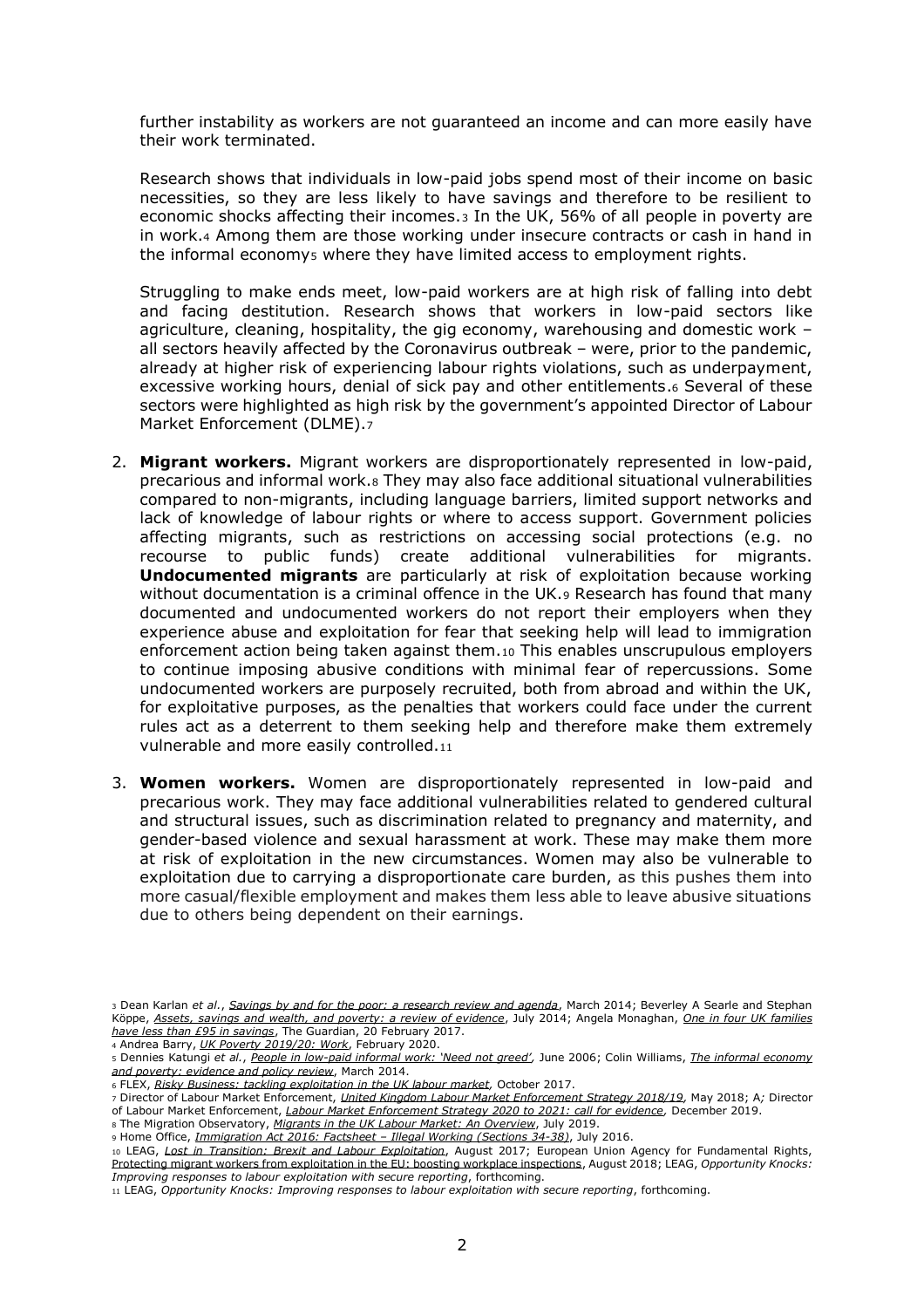Many of these workers are at the heart of the UK's response to the pandemic: harvesting fruits and vegetables, processing and delivering orders, or cleaning hospitals and other public spaces to keep key sectors running and delay the spread of the virus. Others have suddenly lost their source of income and are in desperate need of support. In fact, the Institute for Fiscal Studies has estimated that those in low income are seven times more likely than high earners to work in a business sector that was shut down as a result of the Coronavirus pandemic in the UK.<sup>12</sup>

**The Coronavirus crisis is having a particularly strong impact on workers who were already at higher risk of experiencing labour abuses and exploitation. The crisis is also highlighting an urgent need for appropriate support and social safety nets, from adequate sick pay to protection against unfair dismissal.** 

## 1. GOVERNMENT MEASURES TO CONTAIN THE SPREAD OF THE VIRUS AND CUSHION THE FINANCIAL IMPACT OF THE PANDEMIC

Since the Coronavirus outbreak in the UK, the government has been working to contain the spread of the virus by encouraging self-isolation, social distancing and ordering the closure of a range of businesses.<sup>13</sup> It has also introduced vital emergency measures to cushion the financial impact of the pandemic on businesses and workers. These include:

- **£7 billion investment in the benefits system**, raising the standard Universal Credit allowance from £317.82 to £409.89 per month.14 It also relaxed the Minimum Income Floor to allow those who did not previously qualify for this protection to benefit from it during the crisis.
- **Statutory Sick Pay (SSP) was extended** to cover sick leave from day one instead of day four to support employees falling ill during the pandemic or caring for dependants in the same household.<sup>15</sup> This provision is retroactive to March 13th.<sup>16</sup> To support Small and Medium Enterprises (SME), businesses with fewer than 250 employees will be able to reclaim costs with SSP for up to 14 days per worker.<sup>17</sup>
- **Employment and Support Allowance (ESA) was extended** so that eligible workers with a disability or health condition who have been advised to self-isolate can claim support from day one instead of day eight.<sup>18</sup> To qualify, workers must have paid enough National Insurance contributions in the last two to three years.<sup>19</sup>
- **Coronavirus Job Retention Scheme:** Under this new scheme, "all UK employers with a PAYE scheme will be able to access support to continue paying their employees that would otherwise have been laid off during the crisis."<sup>20</sup> To access this scheme, employers can claim for 80% of the monthly salary, up to £2,500, of each employee who is placed on a leave of absence as a result of the crisis.<sup>21</sup> Employers may choose to top up the remaining 20% but that is not a requirement.
- **Coronavirus Self-employment Income Support Scheme:** This new scheme allows the self-employed to claim 80% of their average trading profits for the last three years, where applicable, up to a maximum of  $£2,500$  per month (see below for exclusions).<sup>22</sup> To qualify, self-employed individuals must have submitted an Income Tax Self-Assessment tax return for the tax year 2018-19, traded in the tax year 2019-20 and intend to continue trading in the tax year 2020-21. In addition,

<sup>19</sup> *Ibid*.

<sup>12</sup> Sarah Butler, *[Coronavirus lockdown to hit low-paid, young and women hardest, warns IFS](https://www.theguardian.com/business/2020/apr/06/coronavirus-lockdown-to-hit-low-paid-young-and-women-hardest-warns-ifs)*, The Guardian, 06 April 2020.

<sup>13</sup> Lisa O'Carroll, *[UK Coronavirus Lockdown: What You Can And Cannot Do](https://www.theguardian.com/world/2020/mar/25/uk-coronavirus-lockdown-rules-what-you-can-and-cannot-do)*, The Guardian, 25 March 2020.

<sup>14</sup> Universal Credit, *[Coronavirus and claiming briefing](https://www.understandinguniversalcredit.gov.uk/coronavirus/)*.

<sup>15</sup> Department for Business, Energy & Industrial Strategy and Public Health England, *[COVID-19: guidance for employees](https://www.gov.uk/government/publications/guidance-to-employers-and-businesses-about-covid-19/covid-19-guidance-for-employees)*.

<sup>16</sup> UK Government, [Statutory Sick Pay \(SSP\).](https://www.gov.uk/statutory-sick-pay)

<sup>17</sup> Department for Business, Energy & Industrial Strategy and Public Health England, *[COVID-19: guidance for businesses](https://www.gov.uk/government/publications/guidance-to-employers-and-businesses-about-covid-19/covid-19-support-for-businesses)*.

<sup>18</sup> UK Government, [New Style Employment and Support Allowance.](https://www.gov.uk/guidance/new-style-employment-and-support-allowance)

<sup>20</sup> Department for Business, Energy & Industrial Strategy and Public Health England, *[COVID-19: guidance for businesses](https://www.gov.uk/government/publications/guidance-to-employers-and-businesses-about-covid-19/covid-19-support-for-businesses)*.

<sup>21</sup> HM Revenue & Customs, *Claim for your employees' wages through the Coronavirus Job Retention Scheme*, last updated 04 April 2020.

<sup>22</sup> HM Revenue & Customs, *[Claim a grant through the coronavirus \(COVID-19\) Self-employment Income Support Scheme](https://www.gov.uk/guidance/claim-a-grant-through-the-coronavirus-covid-19-self-employment-income-support-scheme)*, published 26 March 2020.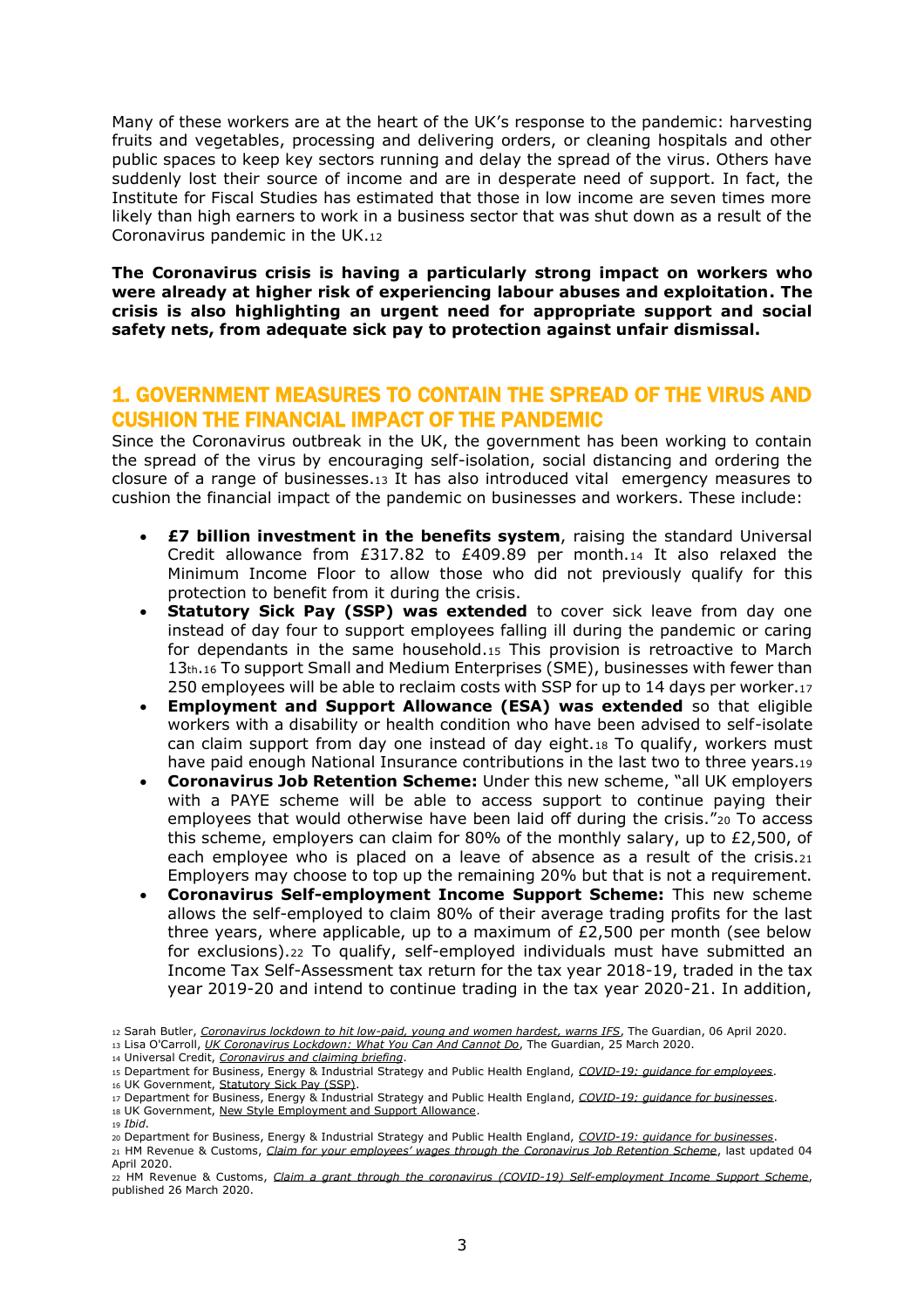more than half of their income must come from self-employment and their trading profits must be less than £50,000 per year. Upon applying, self-employed workers must be trading, or have been stopped from doing so due to COVID-19 restrictions and have lost trading profits as a result of the pandemic.

### 2. TACKLING FINANCIAL INSECURITY TO PREVENT LABOUR EXPLOITATION DURING THE PANDEMIC AND ITS AFTERMATH

While these vital financial support measures are set to benefit many businesses, employees and self-employed individuals, several groups of workers are not covered by these safety nets.

|                                                                | <b>Fstimated</b><br>population<br>Size <sub>23</sub> | Enhanced<br><b>Statutory Sick</b><br>Pay (SSP) <sub>24</sub> | Enhanced<br>Universal<br>Credit                                                                                                                  | New Style<br>Employment<br>and Support<br>Allowance<br>$(ESA)$ <sub>25</sub> | Emergency<br>income<br>support<br>schemes <sub>26</sub> |
|----------------------------------------------------------------|------------------------------------------------------|--------------------------------------------------------------|--------------------------------------------------------------------------------------------------------------------------------------------------|------------------------------------------------------------------------------|---------------------------------------------------------|
| <b>Employees</b><br>and workers                                | 27.7<br>million <sub>27</sub>                        | $\checkmark$                                                 | $\checkmark$                                                                                                                                     | $\checkmark$                                                                 |                                                         |
| Self-employed                                                  | 15<br>million <sub>28</sub>                          | $\boldsymbol{\mathsf{x}}$                                    | $\checkmark$                                                                                                                                     | $\checkmark$                                                                 | $\checkmark$                                            |
| Informal economy<br>workers                                    | 2 million <sub>29</sub>                              | $\boldsymbol{\times}$                                        | $\checkmark$                                                                                                                                     | $\boldsymbol{\mathsf{x}}$                                                    | $\boldsymbol{\mathsf{x}}$                               |
| Any of the above<br>with No Recourse to<br>Public Funds (NRPF) | Unknown <sub>30</sub>                                |                                                              | $\times$                                                                                                                                         |                                                                              | Depends on<br>terms of<br>employment                    |
| <b>European Nationals</b><br>(EEA)                             | 2.37<br>million <sub>31</sub>                        |                                                              | Must be<br>habitually<br>resident<br>and have<br>been<br>resident for<br>5+ years,<br>resulting in<br>settled<br>status or<br>right to<br>reside |                                                                              | Depends on<br>terms of<br>employment                    |
| Undocumented<br>migrants                                       | 674,00032                                            | ×                                                            | ×                                                                                                                                                | $\boldsymbol{\mathsf{x}}$                                                    | $\boldsymbol{\mathsf{x}}$                               |

#### *Table 1: Current proposed safety nets to deal with Coronavirus-related financial insecurity*

<sup>23</sup> Please note: one individual can fall into more than one category at a time, meaning that their access to government safety nets varies according to their personal entitlements.

<sup>24</sup> This depends on the terms of employment. See Citizens Advice, *[Check If You're Entitled To Sick Pay](https://www.citizensadvice.org.uk/work/rights-at-work/sick-pay/check-if-youre-entitled-to-sick-pay/%3e)*.

<sup>25</sup> For contribution based ESA, worker must have paid a minimum National Insurance contribution for the last two to three years to qualify. See UK Government[, New Style Employment and Support Allowance.](https://www.gov.uk/guidance/new-style-employment-and-support-allowance)

<sup>26</sup> Refers to Coronavirus Job Retention Scheme and the Coronavirus Self-Employment Income Support Scheme.

<sup>27</sup> Office for National Statistics, *[Labour Market Overview, UK: March 2020](https://www.ons.gov.uk/employmentandlabourmarket/peopleinwork/employmentandemployeetypes/bulletins/uklabourmarket/march2020)*.

<sup>28</sup> Resolution Foundation, *[Doing What It Takes: Protecting Firms And Families From The Economic Impact Of Coronavirus](https://www.resolutionfoundation.org/app/uploads/2020/03/Doing-what-it-takes.pdf)*, March 2020.

*<sup>29</sup> TUC[, Hard work, hidden lives: the short report of the Commission on Vulnerable Employment](https://www.tuc.org.uk/publications/hard-work-hidden-lives-short-report-commission-vulnerable-employment)*, 2008; HM Revenue & Customs, Measuring tax gaps 2011: An official statistics release, 2012; Colin Williams, *The informal economy and poverty: evidence and policy review*, March 2014.

<sup>30</sup> The UK does not publish official statistics on the number of people who have been granted No Recourse to Public Funds conditions to their visas.

<sup>31</sup> Office for National Statistics, *[Migration Statistics Quarterly Report: August 2019](https://www.ons.gov.uk/peoplepopulationandcommunity/populationandmigration/internationalmigration/bulletins/migrationstatisticsquarterlyreport/august2019)*.

<sup>32</sup> Institute for Community Research and Development at the University of Wolverhampton, *[London's Children And Young People](https://trustforlondon.fra1.digitaloceanspaces.com/media/documents/Summary_Londons_Children_and_Young_People_Who_Are_Not_British_Citizens.pdf)  [Who Are Not British Citizens: A Profile](https://trustforlondon.fra1.digitaloceanspaces.com/media/documents/Summary_Londons_Children_and_Young_People_Who_Are_Not_British_Citizens.pdf)*, 2020.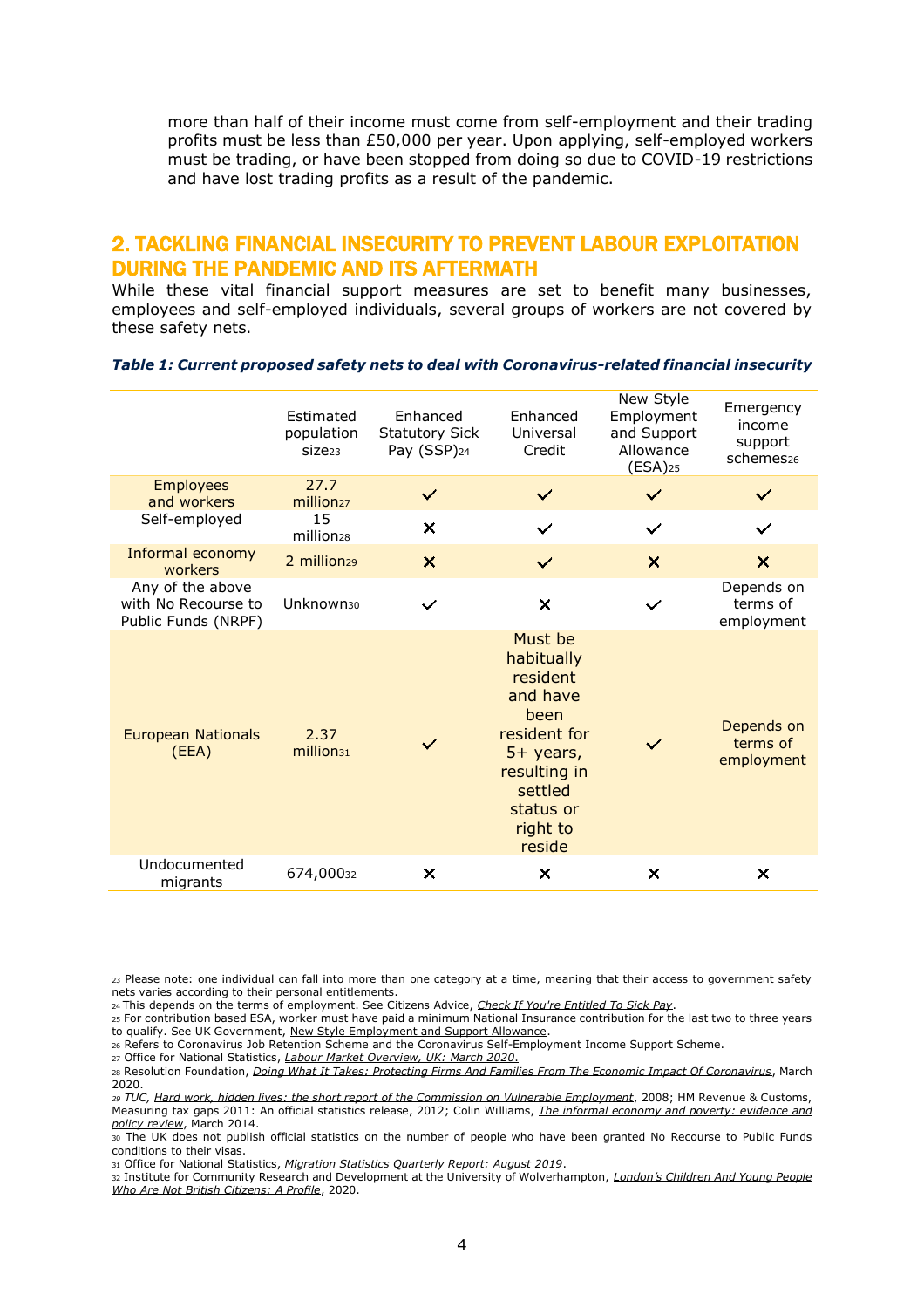As shown in Table 1, the two recently announced emergency income support schemes are expected to benefit millions of employees and self-employed workers. As the Coronavirus Job Retention Scheme is offered through businesses, individuals depend on their employers' goodwill to have access to the scheme. In addition, those accessing the scheme are not entitled to National Living/Minimum Wage (NMW), meaning that some low-paid workers will find themselves with less income than they need to support themselves and their families. Workers who end up earning less than they need to survive or those who do not qualify for these new emergency income schemes may have no choice but to continue to go to work whenever possible.<sup>33</sup>

This presents a dual risk: first, as those continuing to work are exposed to greater risk of infection; and second, because they, alongside those who have lost their jobs due to the pandemic, are in desperate need of a new/additional source of income to avoid destitution. Unable to afford food and other basic necessities, low-paid workers become extremely vulnerable to labour exploitation, as they find themselves with no viable alternatives and are unable to say 'no' to unsafe and/or abusive working conditions.<sup>34</sup>

### 3. THE CURRENT IMPACT OF THE PANDEMIC ON LOW-PAID WORKERS

To understand the impact of the current pandemic and related economic crisis on those in low-paid and insecure employment, FLEX interviewed nine workers35, two migrant community organisations and one grassroots union between  $18<sub>th</sub>$  and  $31<sub>st</sub>$ March 2020. These findings were complemented by information made publicly available in other workers' testimonies, by non-governmental organisations, unions, government representatives and the media.

### 3.1 WORKERS ARE AT RISK OF, OR FACING DESTITUTION DUE TO LAYOFFS, ARE BEING DENIED ENTITLEMENTS OR THREATENED WITH DISMISSAL

As businesses try to adjust to rapid changes in demand, workers are being laid off, having their hours cut or being unfairly dismissed.

*"The people we support, they work in low-paid casual jobs. This means they don't have a buffer – they don't have savings to fall back on under the current situation. We're seeing widespread loss of work, including people who are being dismissed unlawfully. We had clients with severe respiratory problems being told they should no longer come to work because the company didn't have protective equipment to protect them from the virus. The same thing is happening to pregnant women – they are no longer being called for jobs because they are at high risk of infection."*

#### **East European Resource Centre**

*"We've been getting calls from cleaners who are being laid off or having their hours cut now that offices and most businesses are closed. Most of them are in 'bogus self-employment'<sup>36</sup> but even those who have contracts are being dismissed with no notice."*

#### **Latin American Women's Rights Service**

FLEX spoke to childcare workers ("nannies") who are being laid off now that many parents are self-isolating with their children. Others, including *au pairs*, are feeling pressured by

<sup>33</sup> May Bulman, *[Coronavirus: care homes refuse to give sick pay to workers told by government they must stay home](https://www.independent.co.uk/news/uk/home-news/coronavirus-sick-pay-care-homes-staff-statutory-workers-shielding-vulnerable-a9446731.html)*, The Independent, 05 April 2020.

<sup>34</sup> Genevieve LeBaron, *[Confronting the root causes of forced labour: poverty](https://www.opendemocracy.net/en/beyond-trafficking-and-slavery/confronting-root-causes-of-forced-labour-poverty/)*, 2019.

<sup>35</sup> Names marked with \* have been changed to respect workers' request for anonymity.

<sup>36</sup> 'Bogus self-employment' refers to individuals engaged on the basis that they are self-employed, but who are working under employment terms. See Antony Seely, *[Self-employment in the construction industry,](http://researchbriefings.parliament.uk/ResearchBriefing/Summary/SN00196)* House of Commons Library, Briefing paper No. 000196, 2019.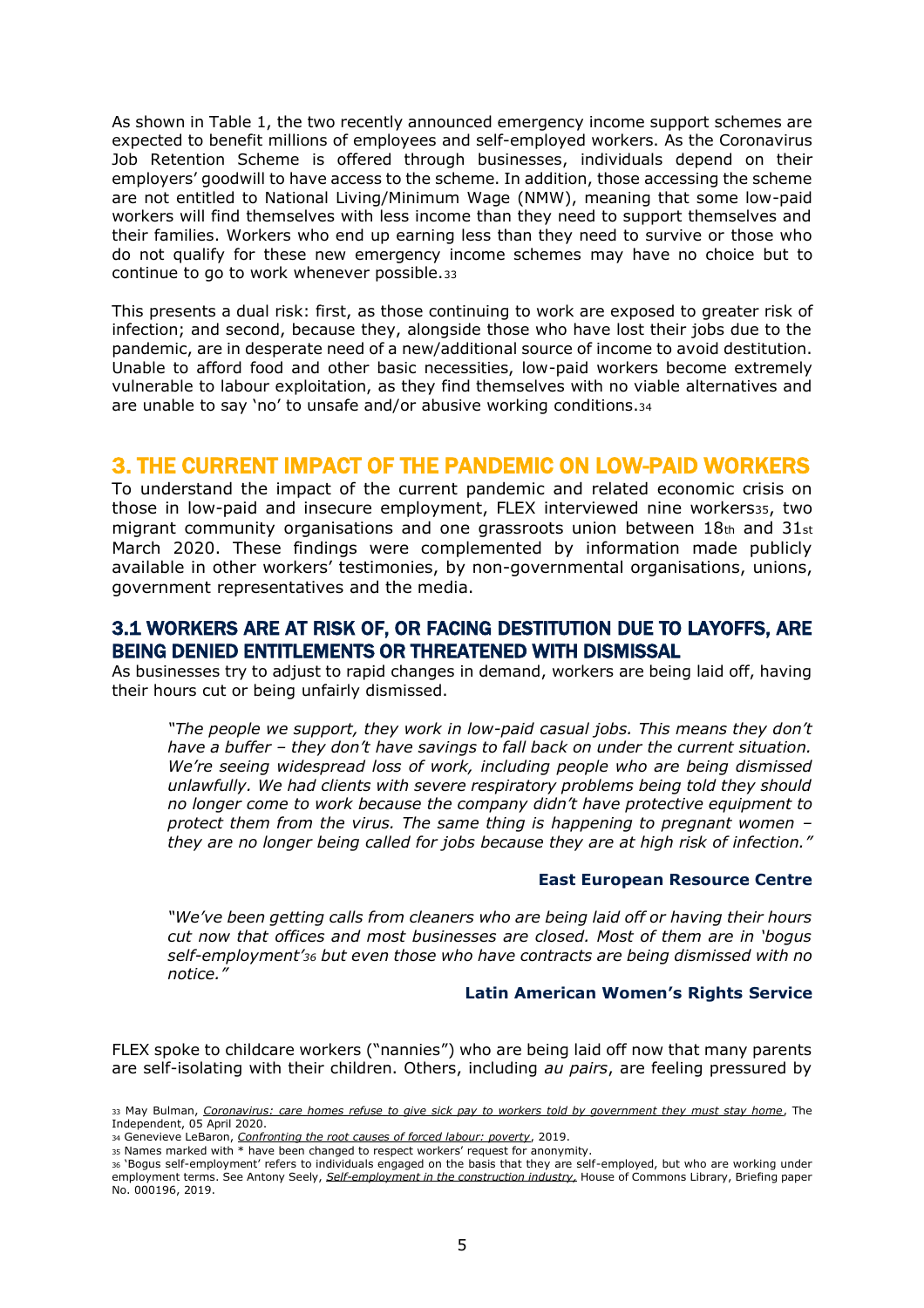their employers to return to their country of origin in cases where demand for childcare has decreased.

**CASE STUDY: CHILDCARE WORKER LAID OFF AS A RESULT OF THE PANDEMIC<sup>37</sup>** Laura\* moved to the UK over one year ago from Spain. She worked as a nanny on a parttime contract. Since the COVID-19 started to spread over Europe she noticed that the family for whom she works began to ask her if she would consider going back to Spain. The family also offered to pay for her tickets to go back. She felt the family was trying to convince her.

When both parents started to work from home, Laura was told to stop coming to work as there was no longer a need for her services. Laura was told via text message that she will be paid until the end of the month. After that, her contract will come to an end. When Laura spoke to FLEX she had not been paid yet.

Laura is renting a room, which she shares with another person. She does not know how she will continue paying the rent and buying food. She is concerned that the quarantine will be longer than three months. While she can rely on her savings and support from her family in Spain, this is only enough for a short period of time.

Frontline service providers also highlighted a number of cases where, despite being entitled, workers are being denied SSP. Managers and supervisors are rejecting selfassessment certificates issued by the NHS and demanding sick notes signed by healthcare professions instead. With the many GPs discouraging patients from seeking medical assistance in person and others that have closed as result of the pandemic, workers who are unable to produce medical evidence are being threatened with non-payment of outstanding wages or SSP.

While some are being denied financial support to which they are entitled, many of those deemed by the UK government as 'essential workers' during the crisis, such as cleaners, security guards, delivery drivers and couriers, have never had, and continue not to have, access to SSP because they were forced into false self-employment arrangements by their employers.<sup>38</sup> This is causing high levels of anxiety around how they will support themselves and their families if they fall ill or develop symptoms that suggest they should self-isolate.

A security guard at St. George's University, member of the independent union United Voices of the World (UVW), explained:

*"From my own experience, I've witnessed the unfair treatment of the security staff during these uncertain times. It has been appalling considering almost everywhere else the staff have been sent home for their safety. Here, the security still has to come to work with no sick pay being implemented in case one of us contracts COVID-19."<sup>39</sup>*

### 3.2 LOW-PAID WORKERS IN SECTORS CLASSIFIED AS 'KEY' OR 'ESSENTIAL' ARE BEING PRESSURED TO ACCEPT UNSAFE CONDITIONS

While some sectors are seeing increased dismissals, those working at the frontline are experiencing intense pressure to work long hours under unsafe working conditions.

<sup>37</sup> FLEX interview with worker, 24 March 2020.

<sup>38</sup> Owen Jones *et al.*, *['How do we survive coronavirus?' Owen Jones meets low](https://www.theguardian.com/global/video/2020/mar/20/how-do-we-survive-coronavirus-owen-jones-meets-low-paid-workers-video)-paid workers*, The Guardian, 20 March 2020; Andrew Hillier *et al.*, *[Wage pledge is no good for the gig economy](https://www.theguardian.com/world/2020/mar/22/wage-pledge-is-no-good-for-the-gig-economy)*, The Guardian Letters, 22 March 2020; Ben Chapman, *[Sacked](https://www.independent.co.uk/news/business/news/coronavirus-zero-hours-contract-workers-laid-off-text-a9419261.html)  by text message: Zero-[hours contract workers laid off because of coronavirus' impact](https://www.independent.co.uk/news/business/news/coronavirus-zero-hours-contract-workers-laid-off-text-a9419261.html)*, The Independent, 23 March 2020; Greg Howard, *[I'm a delivery rider with suspected coronavirus. I haven't received a penny in help](https://www.theguardian.com/commentisfree/2020/mar/24/deliveroo-driver-coronavirus-help-contract-government-hardship-fund)*, The Guardian Opinion, 24 March 2020; Mary-Ann Russon, *[Coronavirus: 'How is £94 a week going to pay anyone's bills?'](https://www.bbc.co.uk/news/business-52005581?at_custom1=%5Bpost+type%5D&at_custom2=twitter&at_custom4=F4601502-6DB2-11EA-B544-BA024844363C&at_custom3=%40BBCNews&at_medium=custom7&at_campaign=64)*, BBC News, 24 March 2020. <sup>39</sup> Statement provided to United Voices of the World, 23 March 2020.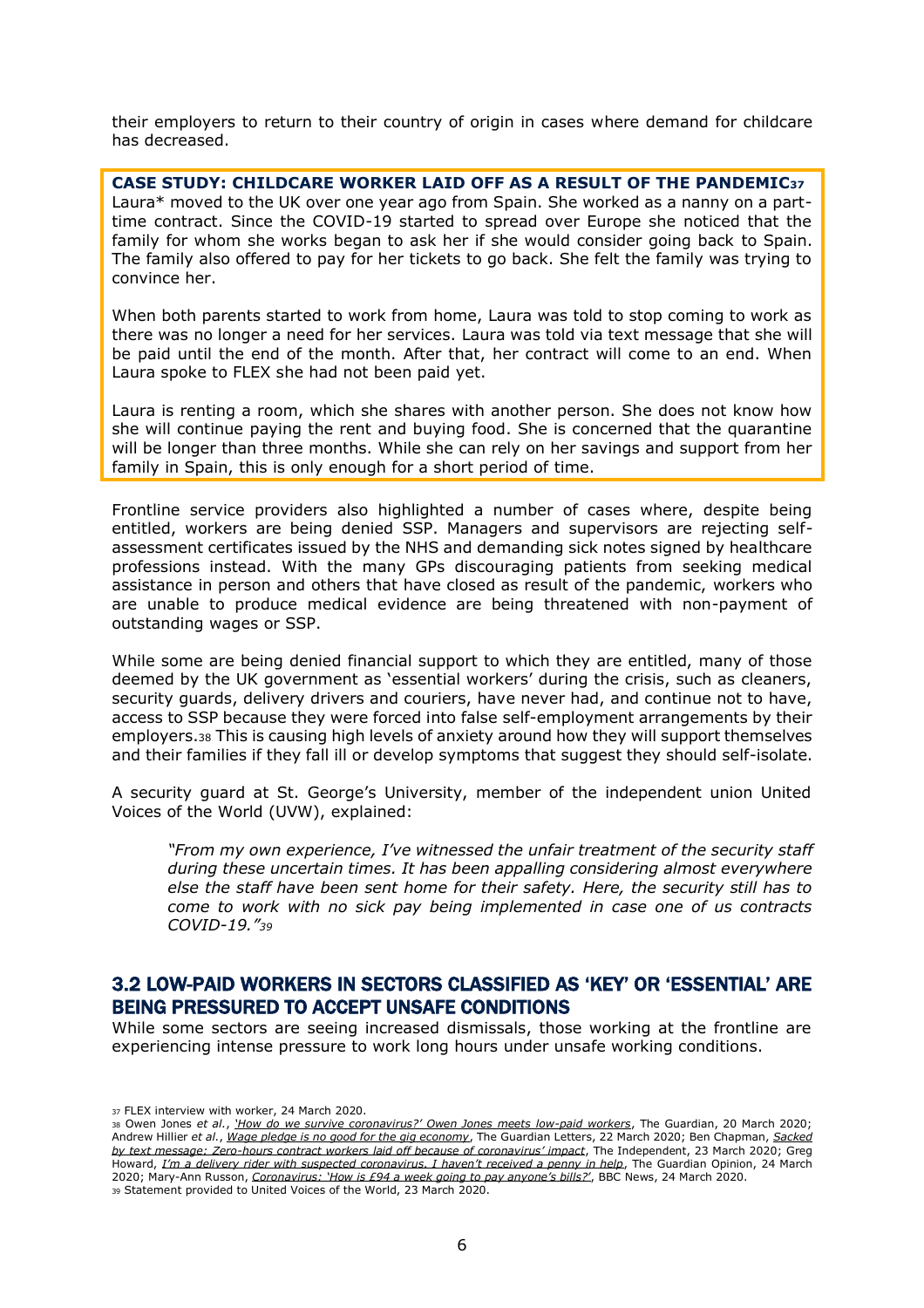Cleaners, delivery drivers, couriers, security guards and supermarket cashiers described not being provided with sufficient information or protective equipment such as masks, disposable gloves or hand sanitiser, despite close proximity to high numbers of people throughout the day.<sup>40</sup> A cashier at a large supermarket in London told FLEX that workers were buying their own masks and wearing them voluntarily, as their employer was not providing them with equipment or instructions on how to protect themselves from the virus.<sup>41</sup> Domestic workers and carers still required to work are unable to distance themselves from the people for whom they are caring and are therefore exposed to higher risk of infection.<sup>42</sup>

At the time of writing, the government had exempted the construction sector in England from lockdown measures, meaning that construction sites are allowed to operate but social distance should be respected. Low-paid construction workers are concerned that coming to work could put them and their colleagues at high risk of infection, as most of them rely on public transport to get to work and are finding it difficult to follow social distancing measures at building sites.<sup>43</sup> The lack of clarity around what entitlements are available to workers who self-isolate means people are continuing to work despite the risks to their own, their families' and the public's health.

### 3.3 DEMAND FOR WORKERS IN HIGH-RISK SECTORS COULD LEAD TO A RISE IN EXPLOITATION LINKED TO OVERWORK, POOR HOUSING AND WORKING CONDITIONS, AND RETENTION OF DOCUMENTS AND/OR WAGES

As workers in hard-hit sectors lose their jobs, the UK agriculture sector is desperately seeking workers to help pick and process fruits and vegetables in the coming weeks, when harvesting season is set to begin.<sup>44</sup> Between 70-80,000 seasonal workers are required every year to support British farms, with 99% of these jobs covered by workers from the European Union (EU).<sup>45</sup>

In preparation for Brexit's end to free movement, the government introduced the Seasonal Workers Pilot to bring up to 2,500 workers a year from outside the EU to work on British farms. Despite the risks of labour exploitation linked to restrictive temporary migration schemes<sup>46</sup> and without a publicly available evaluation of the pilot, the scheme was extended to 10,000 workers in January 2020. However, pandemic-related travel restrictions and controls have affected the number of people coming to the UK.<sup>47</sup> The National Federation of Young Farmers' Clubs are encouraging "students, job seekers and anyone who has been laid off due to the impact of Coronavirus" to fill in these jobs.<sup>48</sup> If those who have lost their jobs in cities move to rural areas to take up jobs in agriculture, it is essential that the UK government takes proactive measures to protect them against exploitative practices.

Agricultural workers are often paid close to minimum wage, many are highly dependent on their employer as the latter often provides their accommodation and in addition, they are often isolated from networks and communities. In terms of abuse and exploitation,

<sup>41</sup> FLEX interview with worker, 21 March 2020.

<sup>42</sup> FLEX interview with the Latin American Women's Rights Service, 25 March 2020; May Bulman, *[Coronavirus: care homes refuse](https://www.independent.co.uk/news/uk/home-news/coronavirus-sick-pay-care-homes-staff-statutory-workers-shielding-vulnerable-a9446731.html)  [to give sick pay to workers told by government they must stay home](https://www.independent.co.uk/news/uk/home-news/coronavirus-sick-pay-care-homes-staff-statutory-workers-shielding-vulnerable-a9446731.html)*, The Independent, 05 April 2020.

<sup>43</sup> FLEX interview with East European Resource Centre, 25 March 2020; BBC News, *[Coronavirus: Construction workers fear for](https://www.bbc.co.uk/news/business-52017520)  [their safety](https://www.bbc.co.uk/news/business-52017520)*, 24 March 2020.

- <sup>44</sup> Johann Tasker, *[Coronavirus: Urgent Appeal For Brits To Work On Farms](https://www.fwi.co.uk/business/coronavirus-urgent-appeal-for-brits-to-work-on-farms)*, Farmers Weekly, 19 March 2020.
- <sup>45</sup> Office for National Statistics, *[Labour In The Agriculture Industry, UK: February 2018](https://www.ons.gov.uk/peoplepopulationandcommunity/populationandmigration/internationalmigration/articles/labourintheagricultureindustry/2018-02-06)*.
- <sup>46</sup> FLEX, *[The Risks of Exploitation in Temporary Migration Programmes: A FLEX response to the 2018 Immigration White Paper](https://www.labourexploitation.org/publications/risks-exploitation-temporary-migration-programmes-flex-response-2018-immigration-white)*, May 2019; UK Parliament, *[Agriculture: Seasonal Workers](https://www.theyworkforyou.com/wrans/?id=2020-01-24.7662.h&s=%22seasonal+workers+pilot%22#g7662.q0)*, 29 January 2020.

<sup>47</sup> UK Government, *[10,000 Workers To Boost British Farming Sector](https://www.gov.uk/government/news/10000-workers-to-boost-british-farming-sector)*, 19 February 2020; Johann Tasker, *[Coronavirus: Urgent](https://www.fwi.co.uk/business/coronavirus-urgent-appeal-for-brits-to-work-on-farms)  [Appeal For Brits To Work On Farms](https://www.fwi.co.uk/business/coronavirus-urgent-appeal-for-brits-to-work-on-farms)*, Farmers Weekly, 19 March 2020; Jamie Doward, *[Fruit and veg 'will run out' unless Britain](https://www.theguardian.com/environment/2020/mar/28/fruit-and-veg-will-run-out-unless-britain-charters-planes-to-fly-in-farm-workers-from-eastern-europe)  [charters planes to fly in farm workers from eastern Europe](https://www.theguardian.com/environment/2020/mar/28/fruit-and-veg-will-run-out-unless-britain-charters-planes-to-fly-in-farm-workers-from-eastern-europe)*, The Guardian, 28 March 2020.

<sup>48</sup> Johann Tasker, *[Coronavirus: Urgent Appeal For Brits To Work On Farms](https://www.fwi.co.uk/business/coronavirus-urgent-appeal-for-brits-to-work-on-farms)*, Farmers Weekly, 19 March 2020; Hops Labour Solutions. *Seasonal Work - [Hops Labour Solutions](http://hopslaboursolutions.com/seasonal-work/)*.

<sup>40</sup> FLEX interview with East European Resource Centre, 25 March 2020; FLEX interview with the Latin American Women's Rights Service, 25 March 2020; FLEX interview with United Voices of the World, 30 March 2020; United Voices of the World, *[Our Stories:](https://www.uvwunion.org.uk/workers-stories-covid)  [Coronavirus](https://www.uvwunion.org.uk/workers-stories-covid)*; Ben Chapman, *Sacked by text message: Zero-[hours contract workers laid off because of coronavirus' impact](https://www.independent.co.uk/news/business/news/coronavirus-zero-hours-contract-workers-laid-off-text-a9419261.html)*, The Independent, 23 March 2020.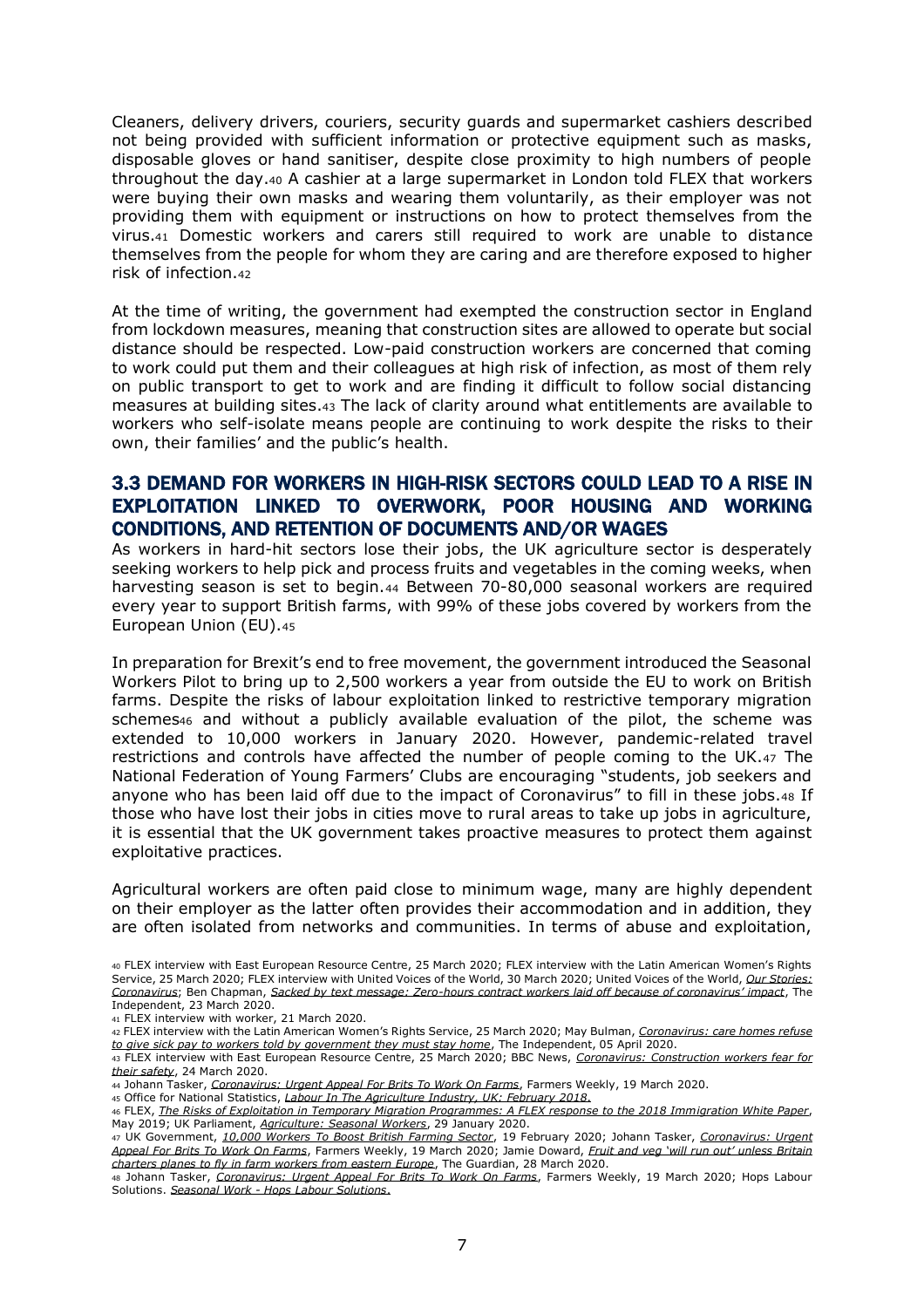seasonal workers have previously noted poor housing conditions, lack of rest facilities and rest time between shifts,<sup>49</sup> and, at the more extreme end, reports show deceptive or coercive recruitment practices with workers being controlled through the withholding of identity documents and wages, as well as threats to workers, their families and properties.<sup>50</sup> Due to proximity, poor housing and other factors, these workplaces risk becoming hotspots for COVID-19 as has been raised by the European Federation of Food Agriculture and Tourism Trade Unions (EFFAT).<sup>51</sup>

### 3.4 WOMEN ARE LIKELY TO BE DISPROPORTIONATELY AFFECTED BY THE PANDEMIC BOTH IN TERMS OF INCREASED RISK OF DESTITUTION AND **EXPLOITATION**

The World Economic Forum has warned that the Coronavirus may impact women much more than men. This is because the majority of health and social care workers working at the frontlines are women; childcare responsibilities are likely to fall disproportionately on women and increase as schools and nurseries close; and women, who already do threetimes as much unpaid work than men, are more likely to care for relatives and dependants who contract the virus.<sub>52</sub>

Women are also overrepresented in sectors with high risk of exploitation and that have been heavily impacted by the pandemic in the UK. As a result, many women are already being financially affected by the crisis.

In the UK, 61% of the domestic worker workforce is made up of women,<sup>53</sup> with a significant proportion of this work being undertaken by migrants who have no recourse to public funds.<sup>54</sup> Women constitute 72% of the part-time workforce in hotel and accommodation services and are disproportionately represented in low-paid positions under zero-hours contracts, such as housekeeping and customer service. Similarly, women represent 73% of the UK's cleaning workforce,<sup>55</sup> where insecure employment arrangements in the form of zero-hours contracts, outsourcing or agency work. Migrant workers are also overrepresented in cleaning: 32% of cleaners in the UK are migrants, with numbers reaching 53% in London.<sup>56</sup>

With dismissal rates soaring in hospitality and domestic work, and increasing in commercial cleaning, migrant women are in a bind: they must find new jobs and continue working to prevent destitution, while also being expected to undertake care responsibilities now that schools and nurseries are closed.

*"Women who are still employed are struggling to work their regular hours because their children are now at home, so they have to take care of them. At the same time, those who cannot apply for Universal Credit, either because they cannot prove habitual residence or because they are not entitled, are being told they should contact social services for financial support. But mothers are terrified that social services might consider them 'unfit' to care for their children because they're struggling financially. They are scared that their children will be taken away."*

#### **Latin American Women's Rights Service**

<sup>49</sup> Gangmasters and Labour Abuse Authority, *[Industry Profile -](https://www.gla.gov.uk/media/5069/industry-profile-agriculture.pdf) Agriculture*, 2019.

<sup>50</sup> Gangmasters and Labour Abuse Authority, *[Industry Profile -](https://www.gla.gov.uk/media/5069/industry-profile-agriculture.pdf) Agriculture*, 2019.

<sup>51</sup> European Federation of Food Agriculture and Tourism Trade Unions, [COVID-19 Outbreak, workers in agriculture and food](https://www.effat.org/wp-content/uploads/2020/03/COVID-19-Outbreak-Workers-in-agriculture-and-food-production-deserve-better-protection-final.pdf)  [production deserve better protection,](https://www.effat.org/wp-content/uploads/2020/03/COVID-19-Outbreak-Workers-in-agriculture-and-food-production-deserve-better-protection-final.pdf) 24 March 2020.

<sup>52</sup> Rosamond Hutt, *[The Coronavirus Fallout May Be Worse For Women Than Men. Here's Why](https://www.weforum.org/agenda/2020/03/the-coronavirus-fallout-may-be-worse-for-women-than-men-heres-why)*, World Economic Forum, 12 March 2020.

<sup>53</sup> International Labour Organisation, *[Domestic workers across the world: global and regional statistics and the extent of legal](https://www.ilo.org/public/libdoc/ilo/2013/113B09_2_engl.pdf)  [protection](https://www.ilo.org/public/libdoc/ilo/2013/113B09_2_engl.pdf)*, 2013.

<sup>54</sup> In 2019, the UK issued 20,000 visas for third country nationals to work as domestic workers in the UK; 11% of all the work visas issued for third country nationals during this period. See Dáire McCormack-George, *[The Human Rights of Migrant Domestic](https://papers.ssrn.com/sol3/papers.cfm?abstract_id=3522677)  [Workers in the UK](https://papers.ssrn.com/sol3/papers.cfm?abstract_id=3522677)*, February 2020.

<sup>55</sup> British Cleaning Council, The Cleaning and Support Services Industry: Research Report 2019, 2019.

<sup>56</sup> *Ibid*.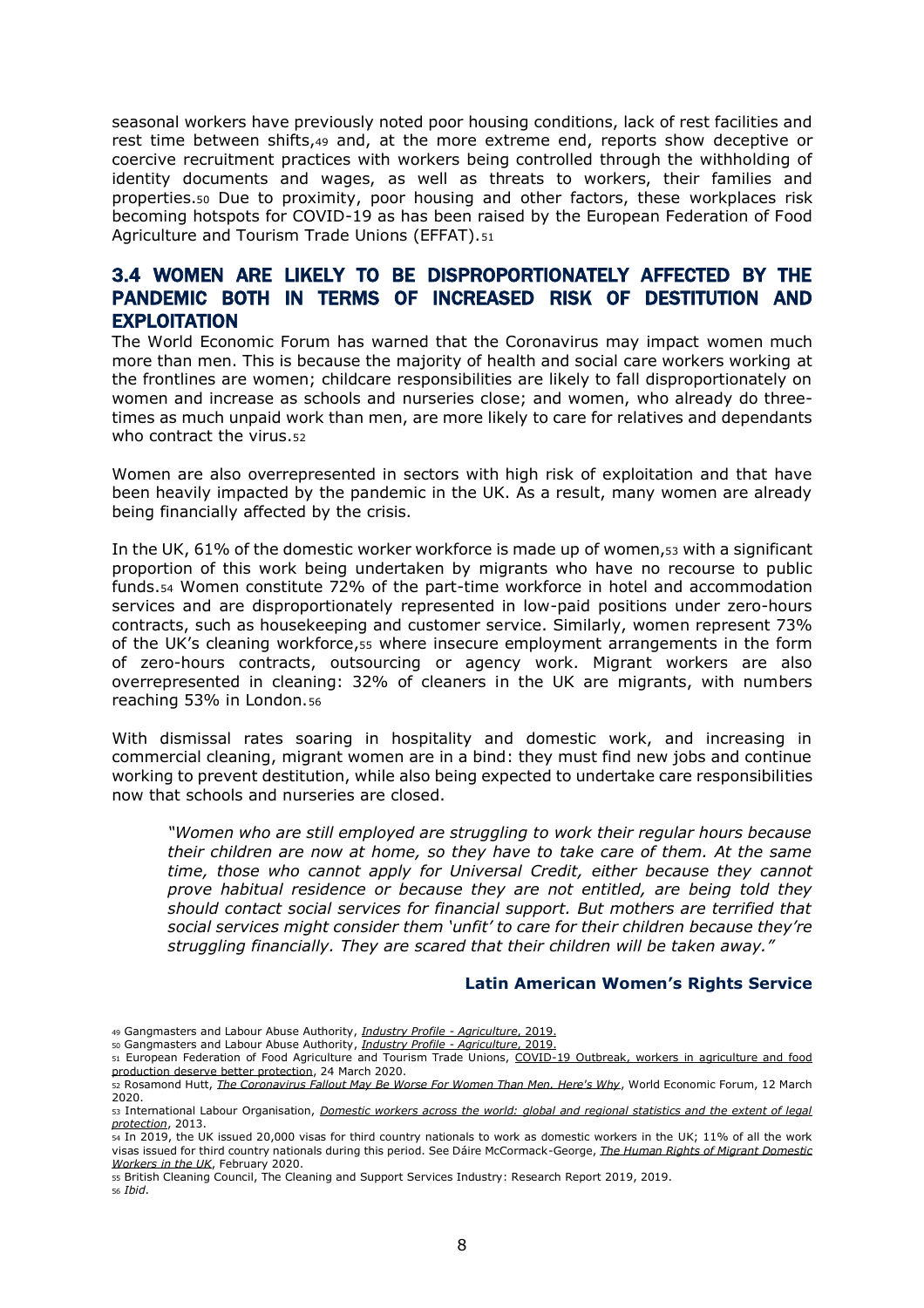Women who qualify for the proposed emergency income support schemes may also be disadvantaged financially: women's rights organisation Maternity Action has warned that the Job Retention Scheme and Self-employment Income Support Scheme disadvantage pregnant women, new mothers and parents in relation to the calculation of their earnings, and therefore reduce the amount they can claim under the support schemes. Maternity pay and benefits will also be affected. Maternity Action estimates that 500,000 pregnant women and millions of young families will be negatively affected by the way that earnings on current schemes are calculated.<sup>57</sup>

### 3.5 REDUCED INSPECTION AND LIMITED ACCESS TO ADVICE AND SUPPORT ON EMPLOYMENT RIGHTS AND WELFARE CAN LEAVE WORKERS UNPROTECTED AND MORE VULNERABLE TO EXPLOITATION

FLEX has consistently noted that UK labour inspectorates are severely under-resourced. While the International Labour Organisation's recommended ratio of inspectors to workers is one to 10,000, the UK's ratio is approximately 0.4 inspectors per 10,000 workers. $58$ During these uncertain times, labour market enforcement agencies' work is essential to address labour abuses and prevent exploitative employment practices. However, due to the COVID-19 pandemic, many of these agencies are now operating remotely and have reduced face-to face inspections.<sup>59</sup> More than ever the government must ensure labour inspectorates are properly resourced to proactively monitor high risk sectors, and act on workers' reports of non-compliance.

In addition to this, confusion around entitlements has led to a sharp increase in the demand for employment rights and welfare advice. The Advisory, Conciliation and Arbitration Service (Acas) – the independent public body funded by the government to provide services to workers and employers – are now only accepting calls through their helpline, having stopped their online services due to excessively high demand. Acas has warned workers that "there will be longer wait times than usual due to exceptional circumstances."<sup>60</sup>

Frontline migrant and community organisations are also experiencing high demand for their services.

*"We're at the very beginning of this crisis but we're already seeing the initial impact: lots of people are losing their jobs, having their hours reduced. Those who are entitled to benefits are facing barriers accessing them – it's not a simple process, and many of them require translation and support during the application. Universal Credit lines are completely overwhelmed, and so are frontline organisations. And then there are those who are not entitled to benefits but who have lost their jobs. Before, they'd just try to find another job but now there are no jobs to take."*

#### **East European Resource Centre**

With most government announcements and guidance being published solely in English, migrant community organisations are working around the clock to translate essential information and update their service users on new safety measures and their entitlements. Migrants are also struggling to access the NHS online services and social protections due to a lack of comprehensive translated materials.

<sup>59</sup> Gangmasters and Labour Abuse Authority, *[Continuing To Protect Workers During The Coronavirus Outbreak](https://www.gla.gov.uk/whats-new/latest-press-releases/17032020-continuing-to-protect-workers-during-the-coronavirus-outbreak/%3e)*, 2020.

<sup>57</sup> Maternity Action, *[End unfair treatment of pregnant women and new mothers in Covid support schemes](https://maternityaction.org.uk/2020/03/end-unfair-treatment-of-pregnant-women-and-new-mothers-in-covid-support-schemes/#covidmaternity)*, 30 March 2020. <sup>58</sup> FLEX, *[Risky Business: tackling exploitation in the UK labour market,](https://www.labourexploitation.org/publications/risky-business-tackling-exploitation-uk-labour-market)* October 2017; David Weil, *[A strategic approach to labour](https://onlinelibrary.wiley.com/doi/epdf/10.1111/j.1564-913X.2008.00040.x)  [inspection](https://onlinelibrary.wiley.com/doi/epdf/10.1111/j.1564-913X.2008.00040.x)*, International Labour Review, January 2009.

<sup>60</sup> Acas[, Twitter update,](https://twitter.com/acasorguk/status/1240317024984842240) 18 March 2020, 16:39.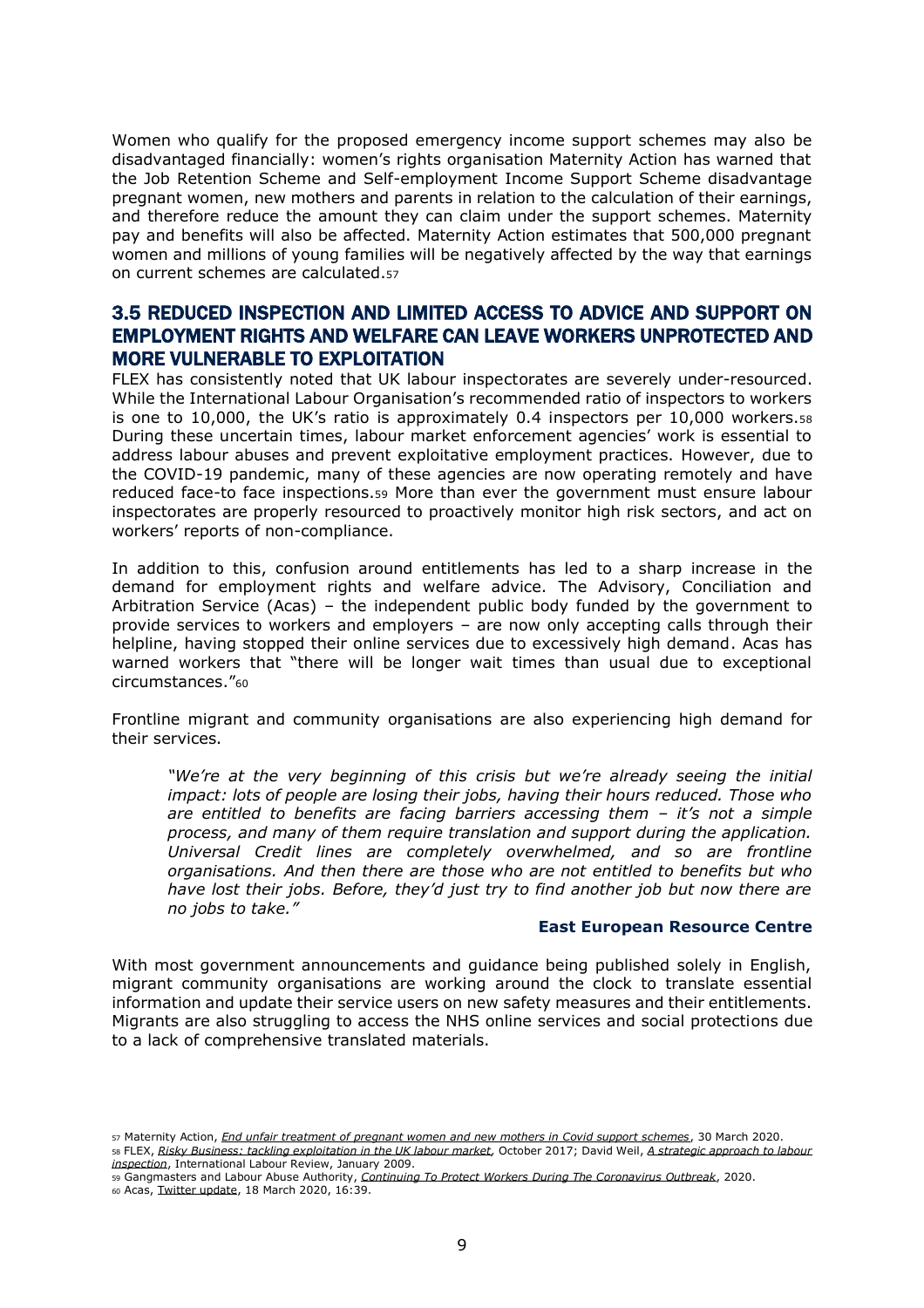*"Our service users are in need of support to fill in self-certificates for illness to send to their employers. The form is very straightforward, but it's only provided in English so we're having to assist them with this, on top of giving advice on employment rights, benefits, housing, etc."*

#### **Latin American Women's Rights Service**

Migrants are unsure whether they are entitled to access the NHS and if they will be charged if they need secondary care. This lack of clarity is creating barriers to people accessing life-saving support. Meanwhile, those who are well enough to work continue to do so, as they cannot afford to stay at home to fully recover or self-isolate. A domestic worker told LAWRS: "I don't have the luxury to not go to work because I need to work to save up for my visa to be in this country". She is currently on a visa that has no recourse to public funds.

#### **CASE STUDY: HOSPITALITY WORKER HAS PAY INDEFINITELY SUSPENDED<sup>61</sup>**

Lucía\* got a new job working in a pub in early March 2020. Despite her work involving face-to-face interaction with the public, no new safety measures were introduced in the midst of the Coronavirus outbreak. She was told to wash her hands frequently but was not given hand sanitiser, gloves or masks. She felt unsafe working under these conditions but felt she had no choice, as she had just started working for this company.

When the government announced that restaurants, pubs and gyms should close, the pub where she works closed until further notice. The chairman of the pub chain she works for announced that workers will not be paid until the proposed Coronavirus Job Retention Scheme comes into force in late-April.<sup>62</sup> Lucía does not know if she will be eligible for this scheme because she was only three weeks into her new job when the government announced this new scheme. She is reluctant to apply for benefits, or find another job, as she does not want to risk losing access to the Job Retention Scheme, if she is entitled to it. Her partner, with whom she lives, was laid off from both of his jobs where he worked on zero-hours contracts, as there was no more work as a result of the pandemic. He has a "No Recourse to Public Funds" restriction to his visa so he is not entitled to Universal Credit or other social protections.

She is afraid of not being able to pay her rent or bills in the coming months and is considering moving back to Chile despite limitations on travel and risk of exposure to the virus. She is uncertain about her entitlements in the UK and feels that neither the government nor her employer are providing clear instructions to workers like her.

# CONCLUSION AND RECOMMENDATIONS

The pandemic presents asymmetrical risks for workers, based on a range of factors including personal characteristics, employment type and eligibility for current support schemes. A comprehensive and just response to the pandemic must not leave out significant groups of workers, many of whom play essential roles in our vital industries.

#### **Aside from exploring emergency income support for all workers, irrespective of employment arrangement or immigration status, the following recommendations aim at helping the UK government address current gaps in protection:**

<sup>61</sup> FLEX interview with worker, 25 March 2020.

<sup>62</sup> On the evening of 25 March 2020, the company announced that they were going to pay the workers for the week and that the Job Retention Scheme would come into force on 03 April 2020. See Sam Corbishley, *[Wetherspoons staff to be paid on Friday for](https://metro.co.uk/2020/03/25/wetherspoons-staff-paid-friday-hours-worked-last-week-12456560/)  [hours worked last week](https://metro.co.uk/2020/03/25/wetherspoons-staff-paid-friday-hours-worked-last-week-12456560/)*, 25 March 2020.